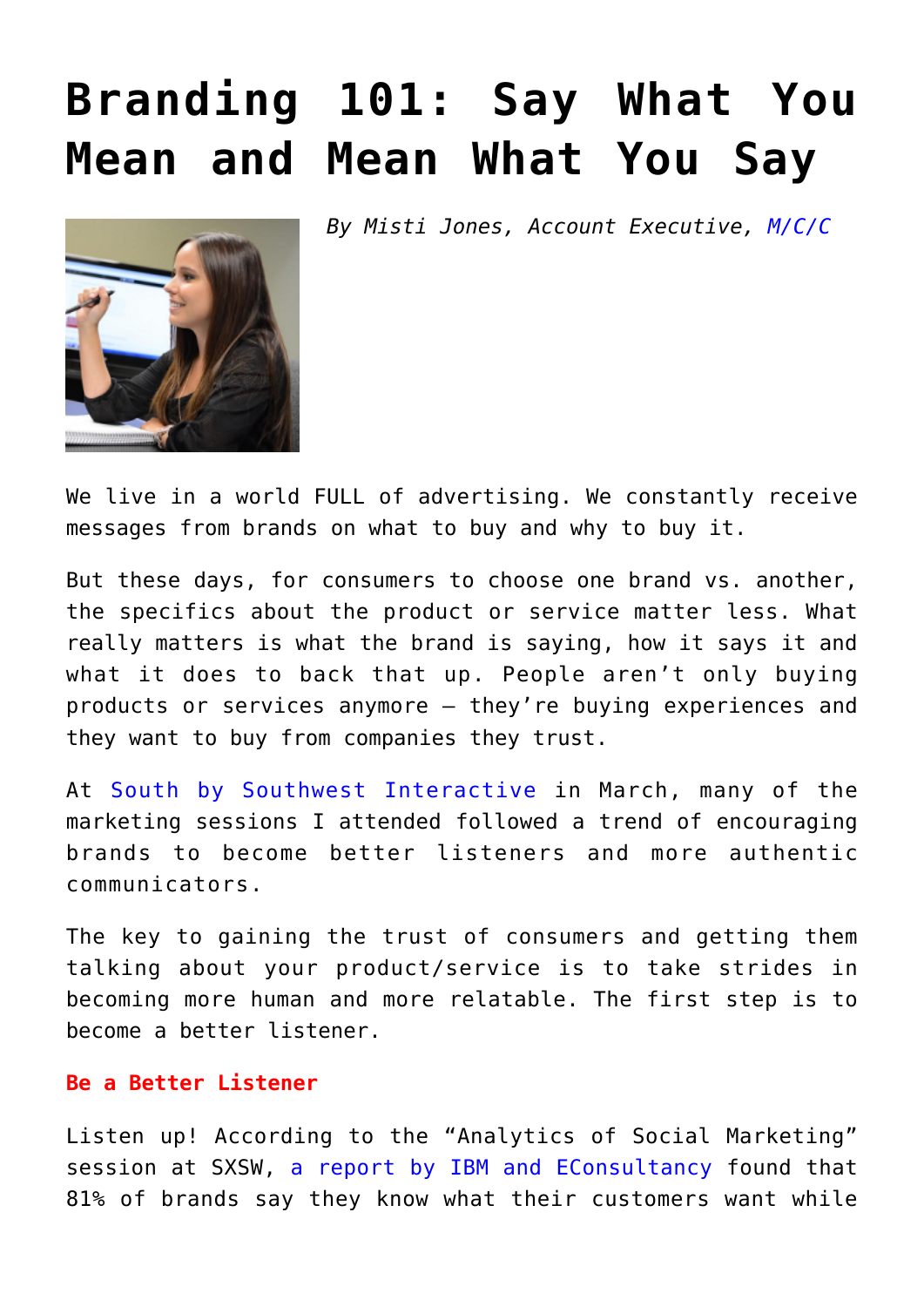only 37% of customers felt that brands understood them. So how can you build long-term relationships with customers or develop content for your audience if you don't understand them? If you're not listening to what your audience is asking or don't know what they want from you, you're only hurting your cause.

Here are a few ways to open your ears to your audience:

- 1. **Socialize:**One of the best ways to listen to your audience is by finding out what're they're saying on social media. Are there frequently asked questions? Do you know how to answer those questions? What kind of content gets shared the most? And what kind of content creates the most engagement? Your competitors may talk about subjects that interest your audience so make sure you check their social profiles, too. Use your findings to modify your posts to produce content that generates more interest.
- 2. **Solicit feedback:** Include a survey link on your website, receipts, emails or social media accounts to receive feedback from your customers. Use this information to make improvements in your communications and address your customers on a more personal level.
- 3. **Think outside the box:** Interact with customers in your store, pick up the phone or hold a product/service demo. These actions allow you to interact with customers directly, adding a personal touch to your communication. For example, ask customers if they have questions about a product, what changes they would want to see, how they use it, etc.
- 4. **Walk a mile in their shoes:** Check out your own website, test your products and read your blog, social media posts and press releases, and try to see all these from their perspective, not yours. If you find yourself turned off by what you're saying, make changes immediately. [According to TheGood.com](https://thegood.com/insights/top-10-why-brands-should-stop-yelling-and-start-listening/), brands shouldn't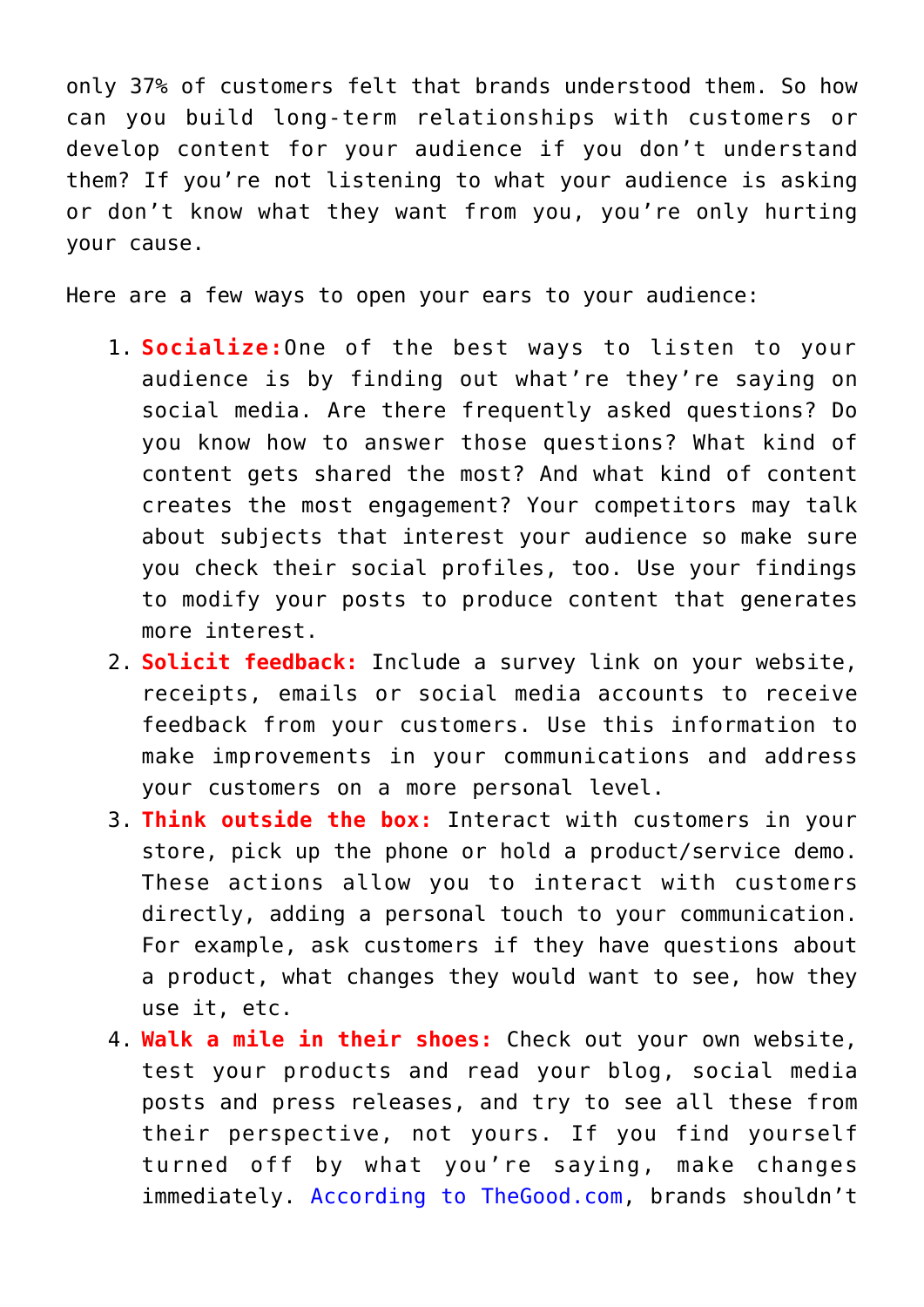make consumers look and listen to content that disrupts them or disinterests them. In fact, the more time you save consumers from irrelevant content, the more they'll love your brand.

## **Be Authentic**

Be transparent and more human. A [2013 survey by Cohn and Wolfe](https://www.cohnwolfe.com/en/news/give-us-truth-us-uk-and-china-consumers-demand-honest-and-ethics-global-brands) [Brands](https://www.cohnwolfe.com/en/news/give-us-truth-us-uk-and-china-consumers-demand-honest-and-ethics-global-brands) found that consumers around the world are demanding that the brands they use become more honest and more authentic in their communications.

You want to give customers a reason to feel good about doing business with you. Creating an authentic brand takes time, all the more reason to start now:

- 1. **Establish your brand identity:**[Levi's,](https://www.entrepreneur.com/article/243412) for example, ties its marketing activities closely to its history and values. The company's advertising strategy is to highlight its legacy while its social media channels help raise awareness for causes it cares about. Know what your company stands for, know your company's values and stick to them no matter what.
- 2. **Make decisions thoughtfully and stand by them firmly:** According to the "Smart Ad Campaigns: Not about the product" session at SXSW,authenticity is best measured in actions. If your company chooses to tap into cultural and social issues like [Pantene did in 2013,](https://www.youtube.com/watch?v=-K2kfgW7708) make sure it's true to your brand DNA. A lot of criticism stems from wondering if a brand is being genuine or if they're just hopping on the social issue bandwagon. Show your customers you mean what you say by reinforcing points in your campaigns and being consistent.
- 3. **Be more human:** Companies need to speak like humans in order to build authenticity**.** If you engage your target in a relatable, down-to-earth way, you can get your message across without even showing your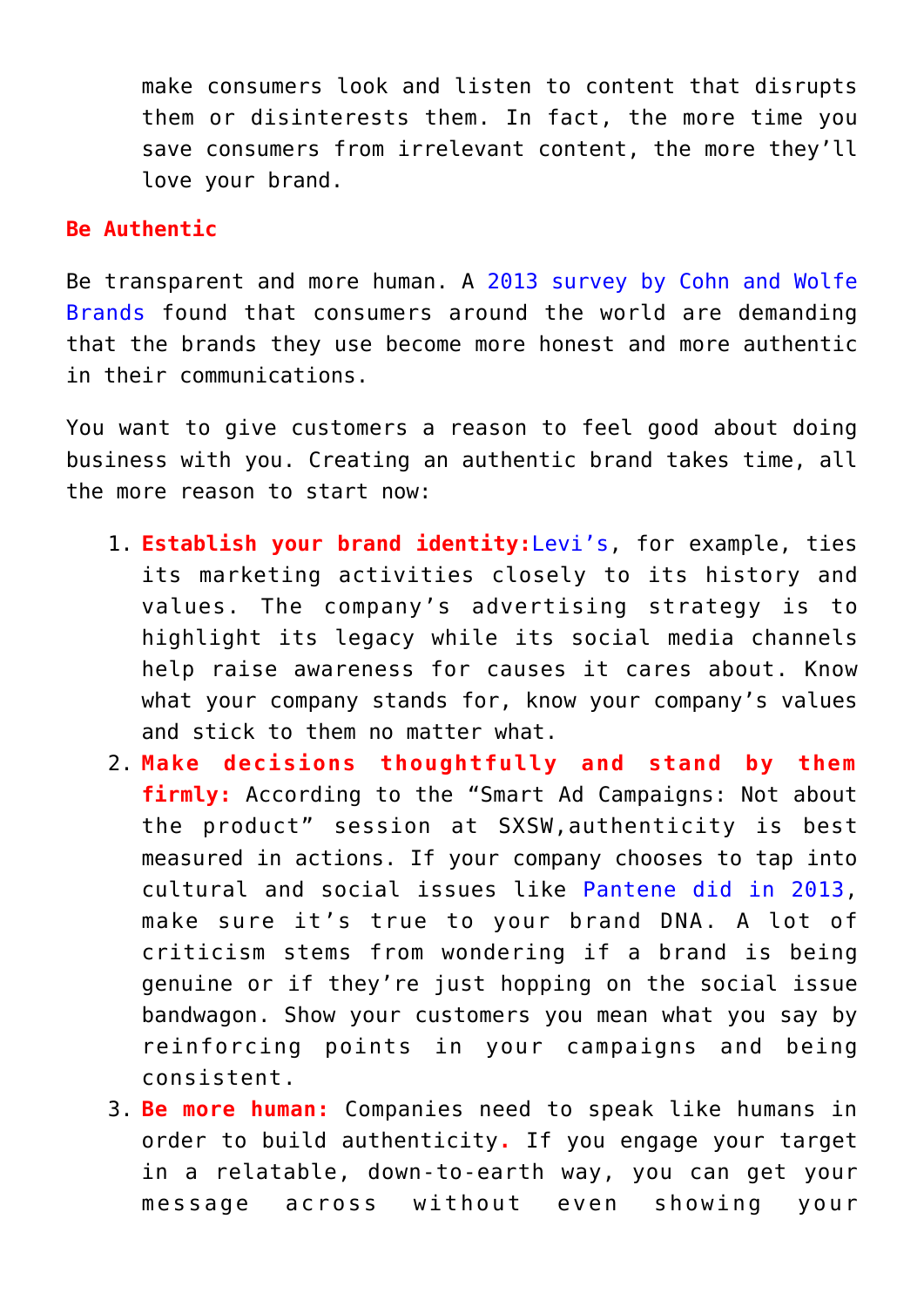products/services. Consider using customer experiences to create authentic stories. You can ask customers to submit stories about how they've used your product/service and what it means to them. This will help your brand engage with and be supportive of your customers and their lifestyles without having to sell them something. Check out how Squarespace does this in their [Field Stories ad campaign](https://www.youtube.com/watch?v=e58Lr9oRHc4).

4. **Keep content fresh:** Don't repeat yourself. In order to sound more genuine, spice up your content by finding new things to talk about on social media and not solely advertising your brand offerings. At [M/C/C,](https://mccom.com/) our social media posts follow the "Rule of Thirds." Our philosophy is that content should be one-third promotional, onethird educational and one-third cultural. This means you should post some content about what you offer, provide links/videos to content that educates users about a topic and share content that engages and interests users.

These days, people don't want to be marketed to – they want to be engaged with and they want companies to care about them. In order for your brand to succeed in the long term, you must start making strides now to becoming a communicator that meets the needs and wants of your audience.

Remember, you can always measure success by ROI, but sometimes it's the things you can't measure (i.e. emotional connections you make between consumers and your brand) that make the most impact.

What brands would you consider to be good listeners and authentic communicators?

*About the Author: As an Account Executive at M/C/C, Misti aligns agency resources in the best ways to help our clients reach their business objectives. She works with clients*